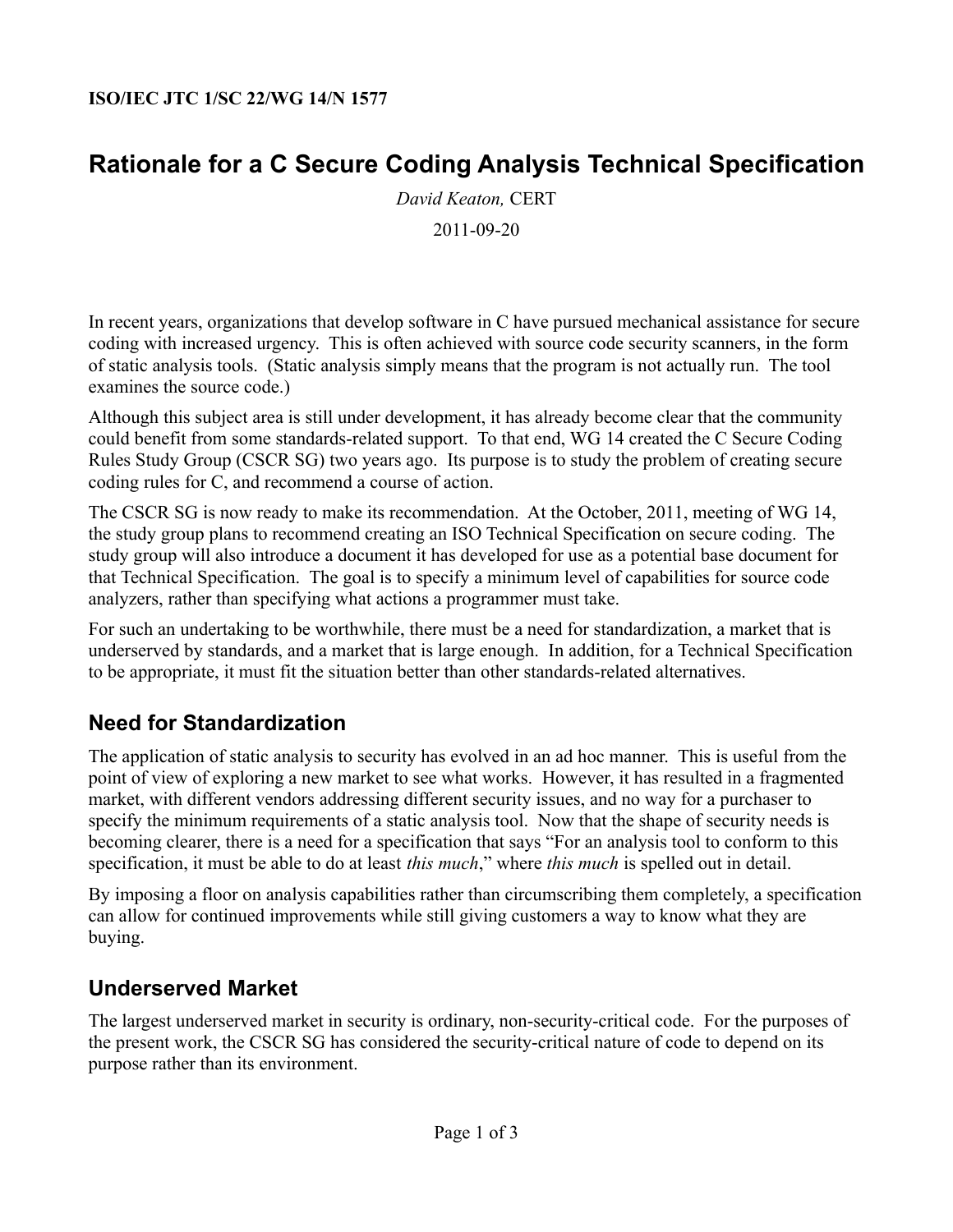#### **ISO/IEC JTC 1/SC 22/WG 14/N 1577**

The UNIX finger daemon (fingerd) is an example of ordinary code, even though it may be deployed in a hostile environment. A user runs the client program, finger, which sends a user name to fingerd over the network, which then sends a reply indicating whether the user is logged in, and a few other pieces of information. The function of fingerd has nothing to do with security. However, in the late 1980s, Robert Morris compromised fingerd by triggering a buffer overflow, allowing him to execute arbitrary code on the target machine. The Morris worm could have been prevented from using fingerd as an attack vector by preventing buffer overflows, regardless of whether fingerd contained other types of bugs. (In fact, the Morris worm was the exact reason that CERT was created.)

By contrast, the function of  $/\text{bin}/\text{login}$  is purely related to security. A bug of any kind in /bin/login has the potential to allow access where it was not intended. This is security-critical code.

Similarly, in safety-critical code, such as software that runs an X-ray machine, any bug at all could have serious consequences. In practice, then, security-critical and safety-critical code have the same requirements.

There are already standards that address safety-critical code, and therefore security-critical code. The problem is that because they must focus on preventing essentially all bugs, they are required to be so strict that most people outside the safety-critical community do not want to use them. This leaves ordinary code like fingerd unprotected.

The CSCR SG proposes to address this underserved market with a Technical Specification.

## **Large Enough Market**

Static analysis tools are available from a growing, but still small number of vendors. However, increasingly, static analysis techniques are being incorporated into compilers. This happens because much of the infrastructure for static analysis is already present in a compiler, so the incremental effort to add security scanning checks is smaller than would otherwise be the case.

Because the proposed C secure coding rules constrain only analyzers, and not compilers in general, they do not impose a burden. Because many compilers are capable of being upgraded to become static analysis tools as well, though, the secure coding rules provide guidance and help for a much larger market than just the static analyzers that are available today.

## **Technical Specification**

Given the need for standardization discussed above, it would normally be logical to propose a standard as the solution. However, because this subject is still under development, we have a situation where there is a need, and yet a full standard is premature.

Another publication option is a Technical Report. However, the ISO/IEC JTC 1 directives reserve this option for "data of a different kind from that which is normally published as an International Standard." Furthermore, Technical Reports are not to contain any normative language. The study group believes that only a normative specification can fulfill the needs of the community.